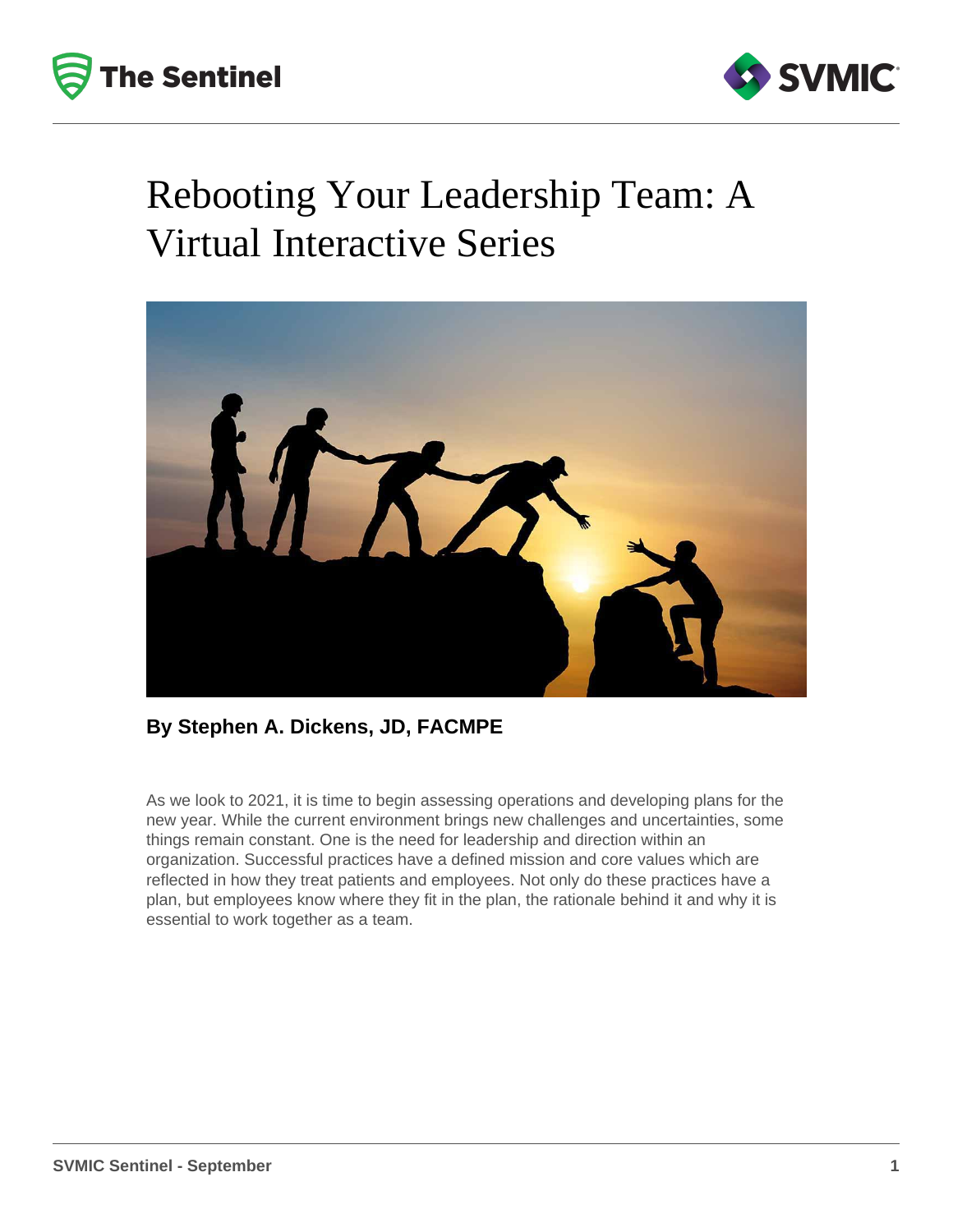In our November workshop series hosted by the Medical Practice Services Department, you will learn strategies for enhancing your own leadership style and walk away with specific techniques to implement within your organization, including how to have difficult conversations. We will address the necessity and methods for setting goals and priorities for the coming year. At the conclusion of the three sessions, you will have developed an action plan specific to your practice.

There is no charge for this virtual interactive workshop, but registration is limited. For more information and registration, click [here](https://education.svmic.com/content/rebooting-your-leadership-team-virtual-interactive-workshop).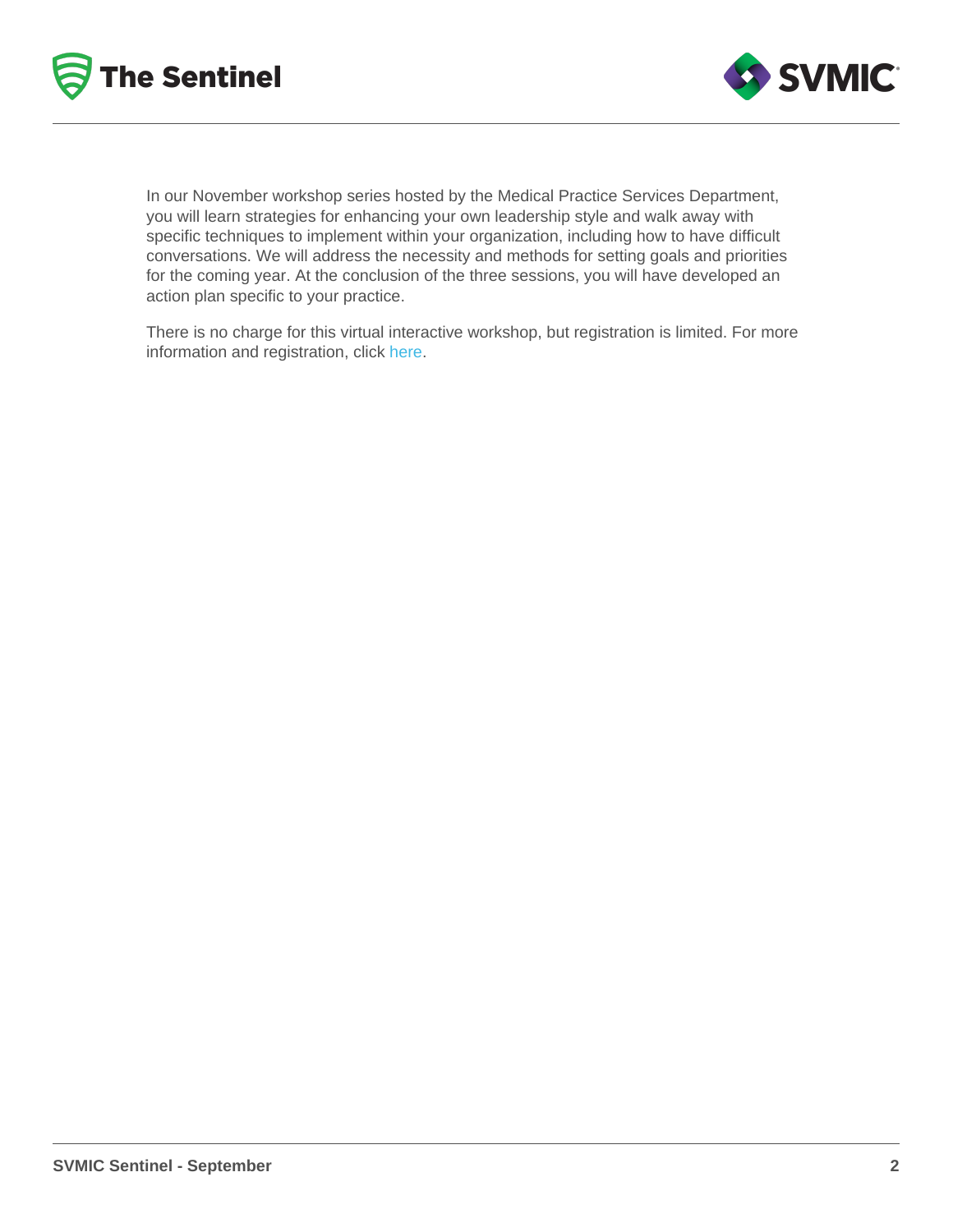



### Things Aren't Always As They Appear



### **By Tim Rector, JD, MBA**

There are numerous stories in religious writings with the object lesson of "Things are not always what they appear," but that lesson is fitting in the study of the sciences, and I submit as well as in the law. Take for example this scientific experiment: Fill a glass with tap water and drop a penny into the glass. Place a penny on the table next to the glass and compare the two. Are the pennies identical in size, or does one penny look bigger? As light enters the water in the glass, the speed at which it is traveling slows down. The rounded shape of the glass and of the water causes the light to bend outwards. As it bends, it extends the image it surrounds outward slightly as well, making the object appear larger. It works as a magnifier and is an illusion. The lesson here is one reason not to immediately trust what you see.

In this story, a female who was 26 years of age at the time of surgery brought a lawsuit in Tennessee, claiming her abdominal and liver problems were caused by two retained clips on the hepatic duct from her laparoscopic cholecystectomy surgery performed 13 years previously. In 2006, the patient brought a lawsuit against the surgeon who performed that surgery in 1993. The paramount question presented in this case is "did the one-year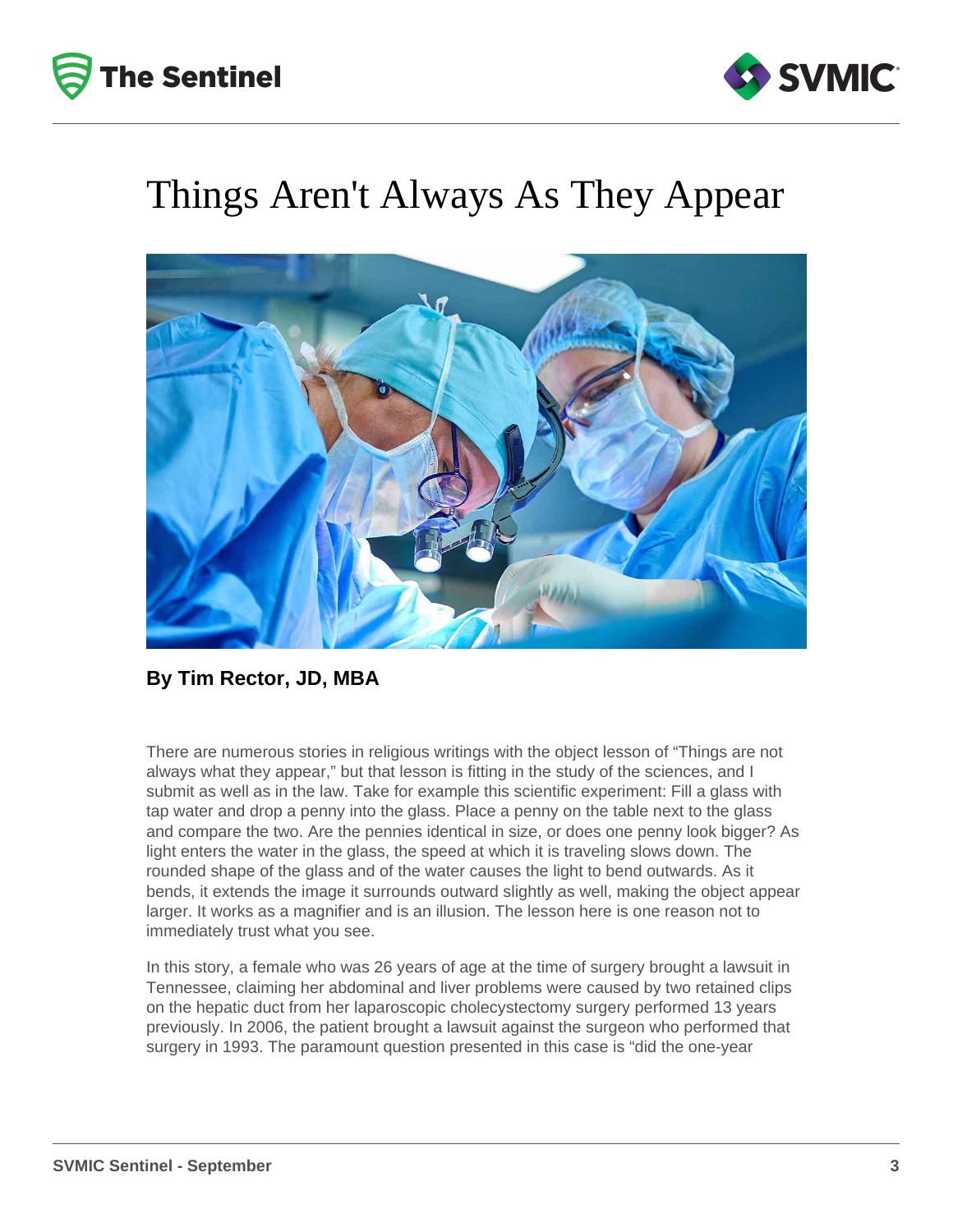statute of limitations act as a bar to the plaintiff's claim?" In most cases, there is a one - or two - year statute of limitations, depending on jurisdiction, which begins on the date the health care provider's alleged negligence occurred. However, an injury caused by medical malpractice may not always be apparent at the time it occurs. When this happens, there are some exceptions that may change when the statute of limitations period begins to run. Most notably, the discovery rule can apply when an injury caused by medical malpractice is not discovered at the time the error was committed. If so, the statute of limitations may run from the day the injury is discovered. Tennessee medical malpractice cases are subject to the one-year statute of limitations; however, Tennessee also has a three-year statute of repose which bars patients from filing lawsuits after three years have passed since the date of the incident. Not all states have a statute of repose but instead may have an applicable discovery rule that can extend the statute of limitations period. There are two circumstances that fall within exceptions to the statute of repose: (1) a negligent medical provider commits fraud, concealing their actions so the patient cannot discover malpractice; and (2) a medical tool or instrument is unknowingly left inside a patient. In this Tennessee case, the plaintiff relied upon one of the exceptions to the statute of repose to file a lawsuit 13 years after her gallbladder surgery. Plaintiff's counsel presented facts to give the appearance that the surgeon intentionally or unknowingly failed to remove the clips before concluding the surgery, and the patient first learned that the retained clips were the cause of her injury in 2006. She brought the lawsuit within one year of that discovery.

This surgeon performed an uneventful gallbladder surgery in 1993 on this patient. The patient claimed she did not discover a problem until she developed severe abdominal pain in 2006 and that the cause of her problems was allegedly due to the hepatic clips placed by this surgeon in the 1993 gallbladder surgery. In January 2006, the patient's abdominal pain became severe, and the patient sought care at a university hospital. In August 2006, surgery was performed to remove the surgical clips determined to have been retained in the original 1993 surgery. The patient spent three days in the hospital and was ultimately cleared of any liver disease.

The surgery in 1993 was described as difficult in the operative report and noted that the cystic artery was very close to the right hepatic duct. The two clips were said to be placed on the cystic artery near the right hepatic duct. The defense acknowledged that the two clips were placed on the right hepatic duct in the surgery performed in 1993. The defense further acknowledged the clips were not intended to be placed on the right hepatic duct. However, there was no proof that the plaintiff sought medical attention from 1993 to 1999 for problems related to the clips.

In 1999, the plaintiff had elevated liver enzymes reported as part of a regular annual physical, and she had an ERCP in September 1999. The plaintiff was briefly admitted to the hospital for abdominal pain following the ERCP. The report from the ERCP did not mention or document clips on the right hepatic duct or any occlusion of that anatomy. The patient was subsequently followed by Dr. Smith<sup>[1]</sup>, a gastroenterologist, in 1999 and 2000. On December 20, 1999, Dr. Smith looked at the ERCP and identified the surgical clips on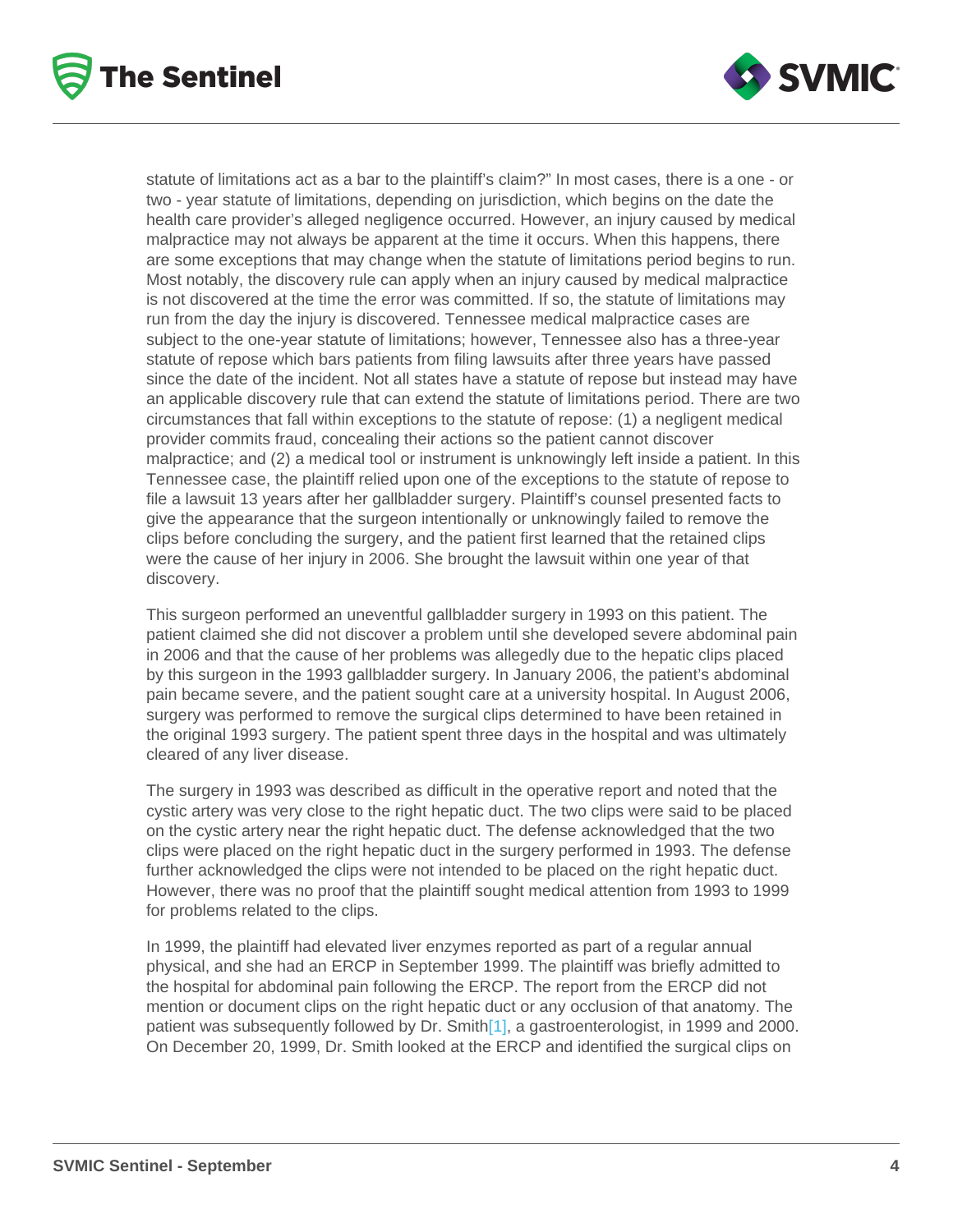the right hepatic duct as the medical reason for the elevated alkaline phosphatase. Dr. Smith testified that this information was communicated to the plaintiff in December 1999. Dr. Smith saw the plaintiff again in October 2000, and he recommended no surgical intervention was necessary based on a negative liver biopsy. The patient continued with regular office visits with her primary care physician from 2000 to 2003, reporting a history of right upper quadrant abdominal pain.

By the time the lawsuit was filed in 2006, Dr. Smith had relocated his practice from Tennessee to Iowa. The defense team was able to locate Dr. Smith and obtain a copy of his records related to the treatment of the plaintiff. His records clearly showed the plaintiff was aware in December 1999 that her liver problem was related to the clips on the hepatic duct. The defense team filed a motion for summary judgment arguing the plaintiff knew or had reason to know in December 1999 that the clips were the cause of her elevated liver enzymes which triggered the one-year statute of limitations period within which to file suit; thus, the filing of the suit in 2006 was untimely. The plaintiff's attorney argued that their client did not have sufficient facts communicated to her in 1999 to place her on reasonable notice of a claim, and she did not know of the injurious effects until her surgery in 2006. The plaintiff's counsel used subjective arguments regarding his client's frame of mind in 1999 to minimize the facts of what Dr. Smith told the plaintiff in 1999. The plaintiff took the position she did not have enough information to determine she had a claim at that time. The trial judge denied the motion for summary judgment holding that in order to obtain the benefit of the extension of the normally applicable statute of limitations, the plaintiff's delay in discovering the injury must have been reasonable, and this was a question for the jury to answer.

The case went to trial. The defense team felt confident the jury would find the plaintiff filed her lawsuit too late and would not have to address whether the standard of care was met or whether the alleged negligence caused the injury. Well, how did the jury decide to handle the question of the statute of limitations? Astonishingly, after four hours of deliberations, the jury skipped over the statute of limitations question but found that the surgeon complied with the standard of care. Interviews of some of the jurors after the trial indicated that most of the jurors believed the plaintiff filed her lawsuit too late, but some jurors did not see it that way. However, all the jurors agreed that the surgeon complied with the standard of care so they found in his favor.

As noted by defense experts, there was no foreign body left by mistake in the patient's body. The intent was to place the clips in the patient's body and leave them there permanently. Obviously, the retained clip as a foreign body was a bold theory by the plaintiff which could have been circumvented earlier (and likely prevented the filing of the lawsuit) had the original surgeon advised the patient of the permanent nature of the clips and documented that conversation.

[\[1\]](https://svmic.sharepoint.com/sites/SVMICMarketing/Shared Documents/NEW STRUCTURE/Sentinel/September 2020/September Closed Claim Final.docx#_ftnref1) The names and locations in this report have been altered.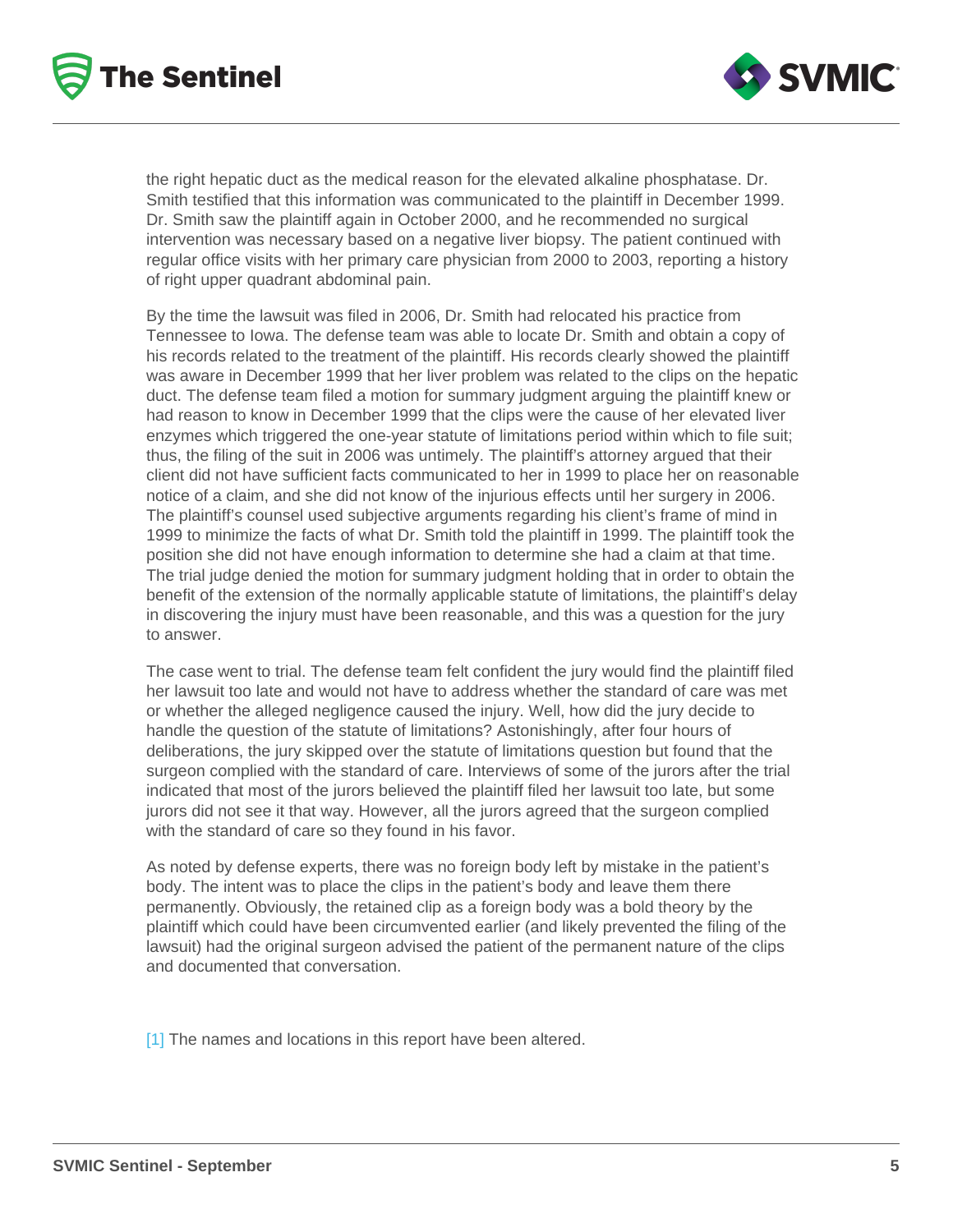



# Flu Shots in a Pandemic: Alternatives to In-Office Administration So That Patients Feel Safe



**By Julie Loomis, RN, JD**

With COVID-19 still at the forefront of our nation's health priorities, there is increasing concern about an overlapping flu season. Patients who are already deferring routine and even acute care needs may not be willing to come into the medical office to receive a flu vaccination. Health experts warn that, without optimal management of the flu, healthcare resources could be overwhelmed. This year it may be more important than ever to make the flu vaccine available and strongly encourage your established patients to get vaccinated.

The symptoms of COVID-19 are like those of the flu, including fever, cough, sore throat, body aches and nausea. The annual flu vaccine is an established and generally effective effort to protect patients from the anticipated flu strain. In a time when patients do not feel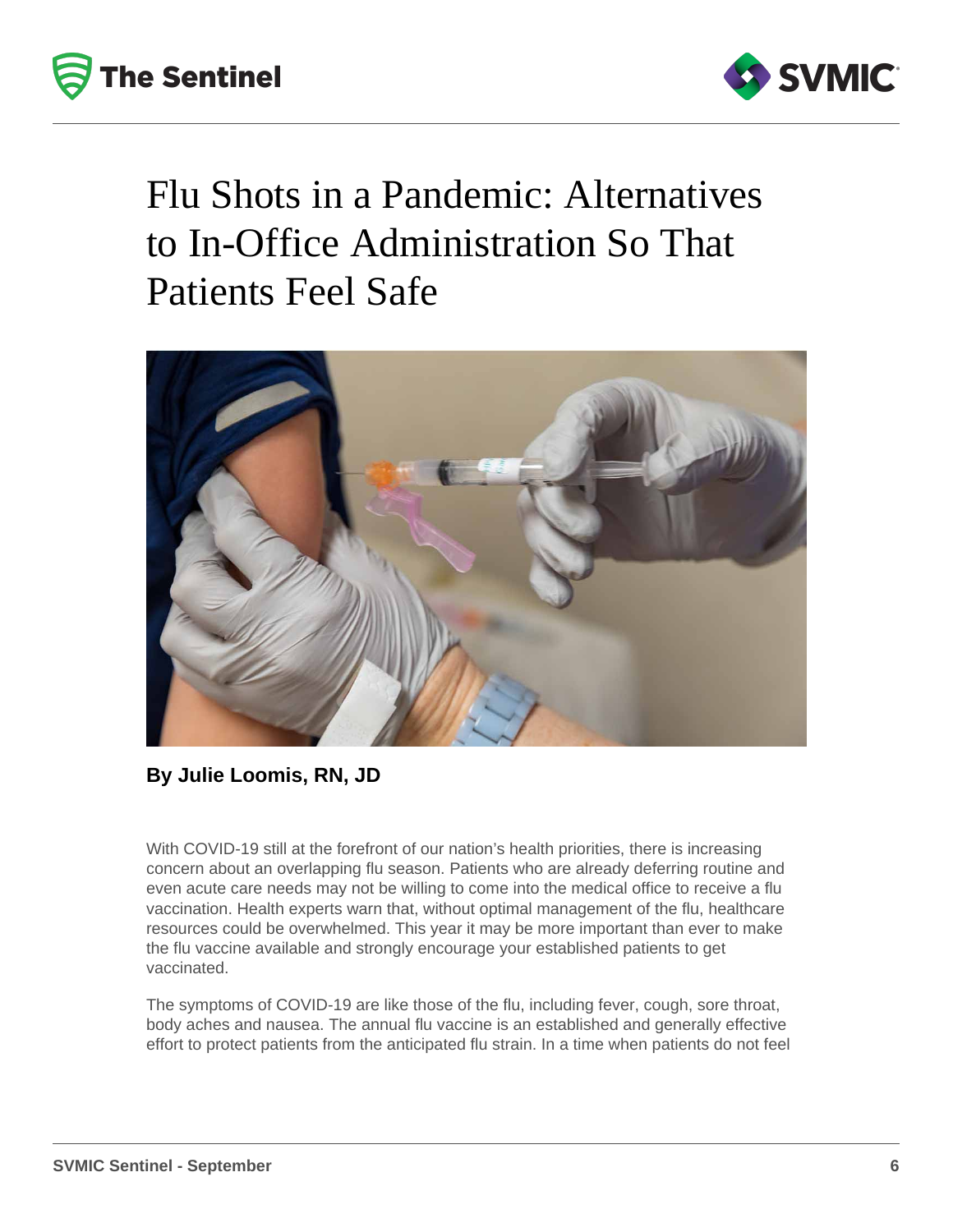safe to come into the office, it's important to consider alternatives outside of the office setting.

To reduce COVID-19 exposure and attain physical distancing, many offices are setting up alternate vaccination clinics for established patients. These clinics may be off-site and set up as a mobile or "drive-up" flu shot clinic, which eliminates the need for patients to get out of their vehicle. Many practices plan to offer outdoor drive-up areas, with vaccination tents like COVID testing sites. A physician or advanced practice provider must be immediately available for urgent issues as well as for patient questions. Other options may include walkthrough sites (churches, community centers, and tents).

To assist with this effort and offer general guidance, The Centers for Disease Control has a dedicated webpage entitled, "[Guidance for Planning Vaccination Clinics Held at Satellite,](https://www.cdc.gov/vaccines/hcp/admin/mass-clinic-activities/index.html)  [Temporary, or Off-Site Locations](https://www.cdc.gov/vaccines/hcp/admin/mass-clinic-activities/index.html)." Best practices for alternate vaccination sites require additional considerations during the COVID-19 pandemic, including physical distancing, personal protective equipment (PPE), and enhanced sanitation efforts. These additional considerations are called out in boxes throughout the CDC guidance. However, because COVID-19 guidance is evolving, infection control guidance for healthcare professionals about coronavirus (COVID-19) should be checked on a regular basis for updated information. Consider [signing up for the email updates](https://tools.cdc.gov/campaignproxyservice/subscriptions.aspx) on the website to stay informed of any changes.

The National Adult and Influenza Immunization Summit also released a "Best practices for vaccination clinics at satellite, temporary or offsite locations" checklist that can be found on the CDC website or [here.](https://www.izsummitpartners.org/content/uploads/2019/02/off-site-vaccination-clinic-checklist.pdf) NOTE that the CDC recommends a 15 minute waiting area after the injection is administered (whether in a vehicle or on foot) to ensure patients do not have an adverse reaction or need care following the vaccination. This checklist also addresses elements that should be a routine part of your documentation with all vaccinations. If the practice intends to administer vaccines to new patients, keep in mind that the administrative requirements of establishing care for a new patient would apply (intake forms, HIPAA, creating a medical record, etc.)

Vaccine consent is not specifically addressed on the checklist. Generally, the theory of implied consent is enough for the flu vaccine. However, it is important to ask patients appropriate screening questions and offer the patient an opportunity to ask questions prior to receiving the vaccine. At a minimum, be sure to document each of the following: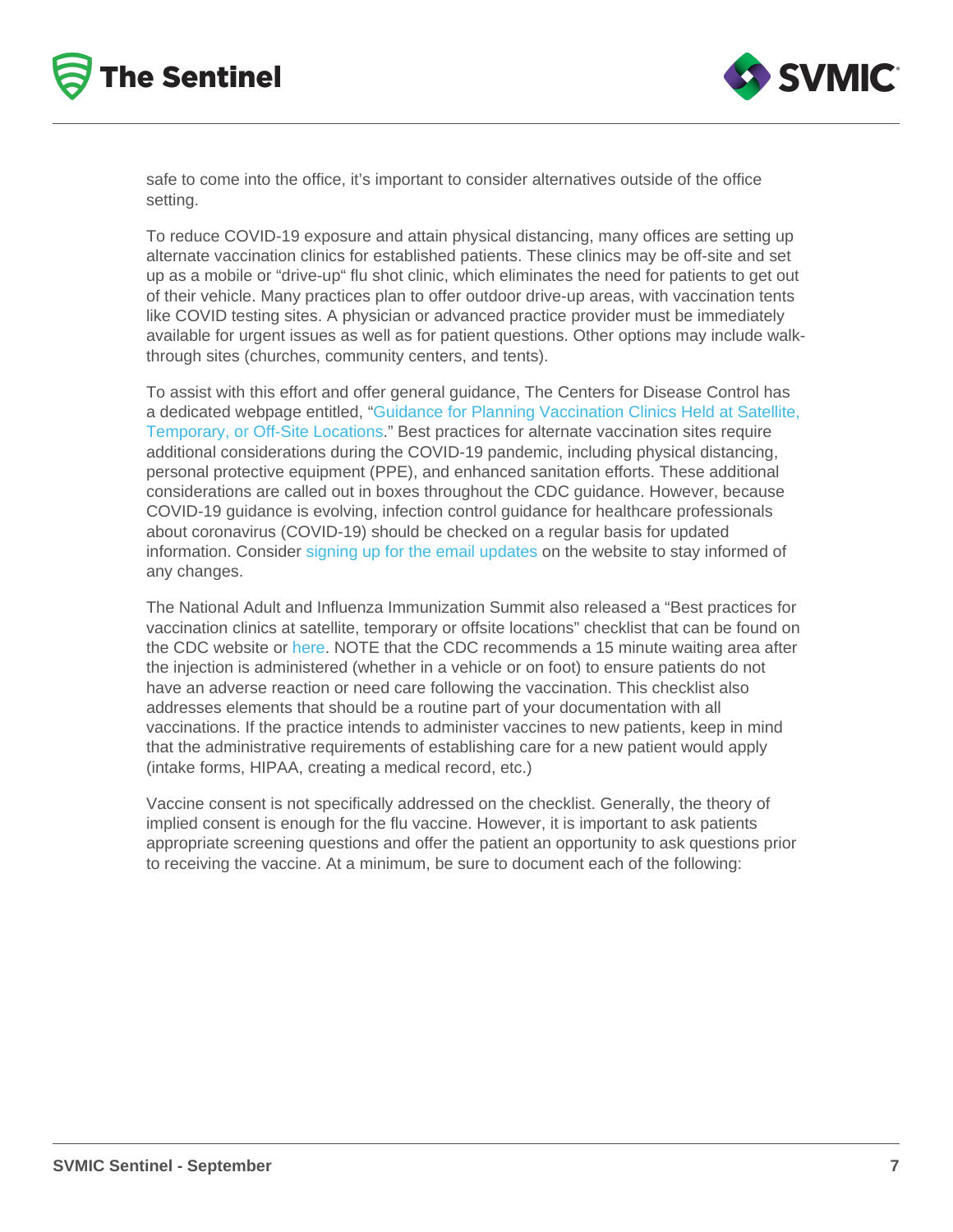- The information read to the patient
- A copy of the federally required [Vaccine Information Sheet \(VIS\)](https://www.immunize.org/vis/flu_inactive.pdf) given to the patient, including edition date and date VIS was provided;
- Information about their visit to the Flu Clinic that includes what to expect and when to call back with contact information
- Confirmation that the patient agreed to proceed with the injection and designated 15 minute waiting period following the injection. Remember to report any clinically significant adverse event to the [Vaccine Adverse Event Reporting System \(VAERS\)](https://vaers.hhs.gov/)

If signed consent is preferred by the practice, to expedite the process, established patients could be asked to print the documents beforehand and bring them to the location where they can be signed. There could be digital consent via a mobile device as well.

With some time and effort directed toward planning for alternative locations for flu vaccinations early in the season, the goal of record-breaking flu vaccinations will be met.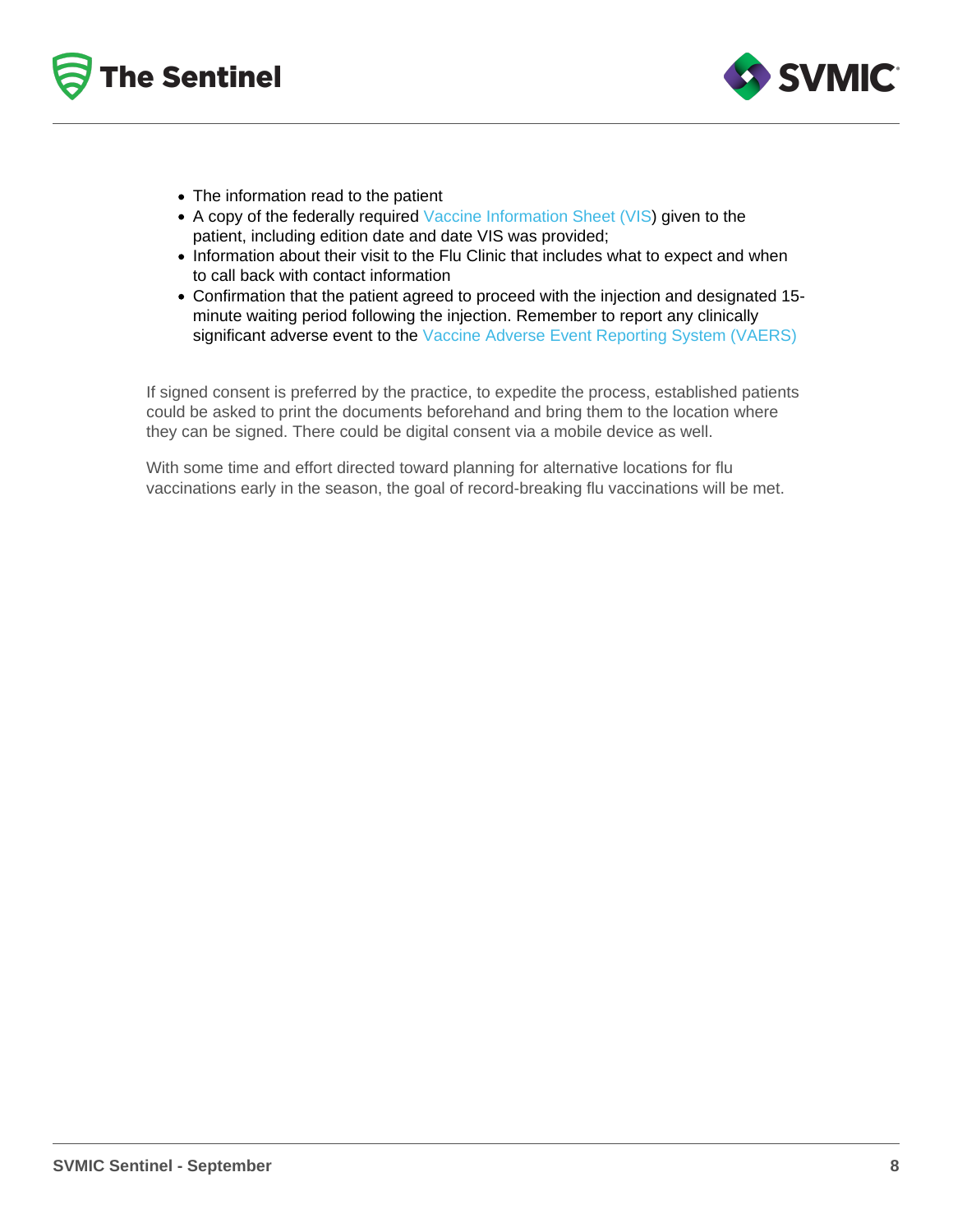



# New CPT® Code for COVID-19 Expenses



### **By Elizabeth Woodcock, MBA, FACMPE, CPC**

On September 8, the American Medical Association announced the addition of CPT® 99072 with the express purpose to account for the supplies and clinical staff time required for medical practices to mitigate COVID-19 transmission. Acknowledging the practice expenses related to patient safety during the pandemic, the AMA states that the code represents "supplies, materials, and clinical staff time required for patient symptom checks over the phone and upon arrival, donning and removing personal protective equipment (PPE), and increased sanitation measures to prevent the spread of communicable disease." The AMA also outlines the code's coverage of providing instructions on social distancing; surgical masks; and cleaning supplies. 99072 is to be reported once per faceto-face encounter during the Public Health Emergency (which ends October 23); it is only for use in non-facility settings such as physicians' offices. The use of the code is not dependent on the patient's diagnosis.

99072 is effective for use immediately, however, getting paid is the tricky issue. The code